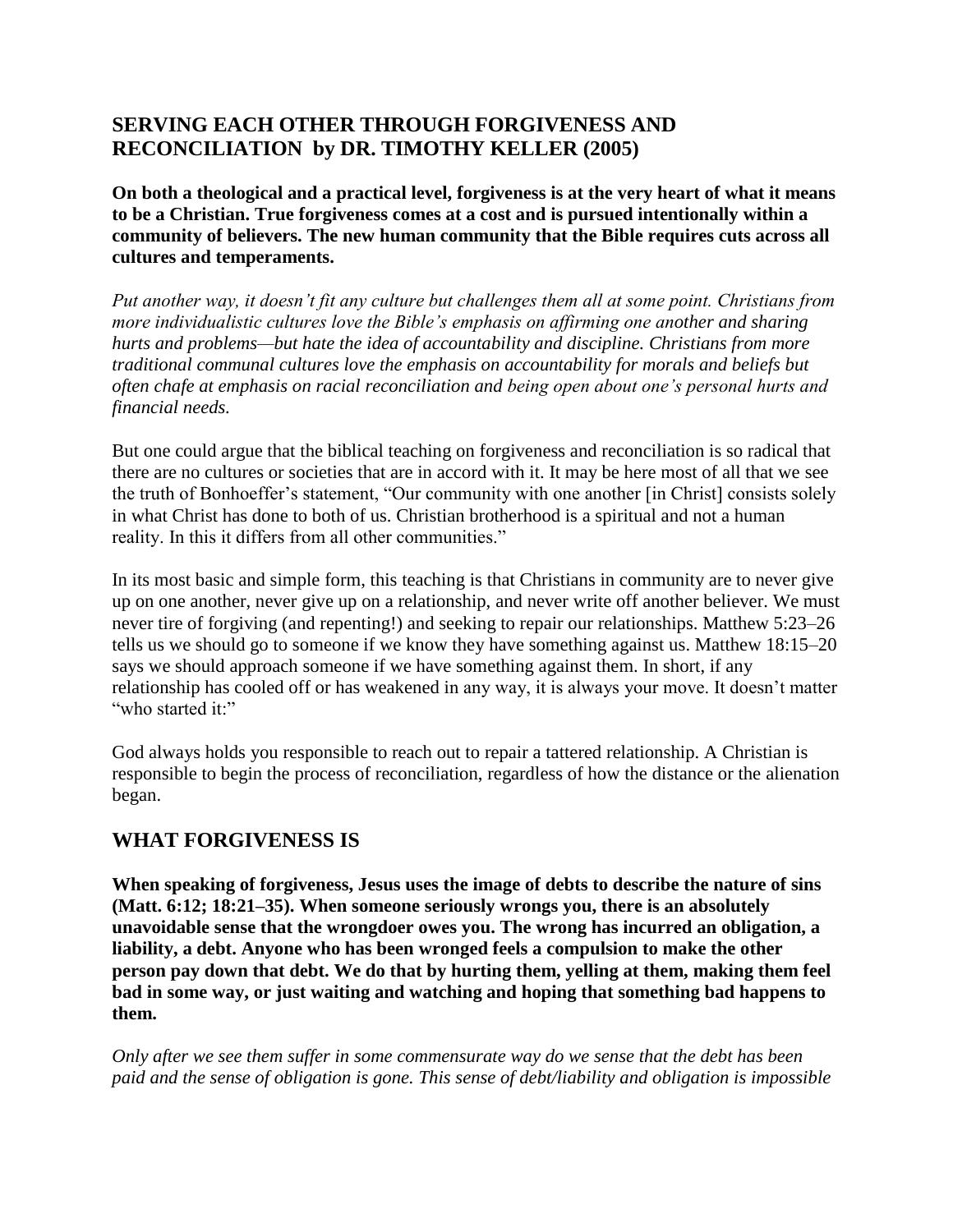*to escape. Anyone who denies it exists has simply not been wronged or sinned against in any serious way.*

What then is forgiveness? Forgiveness means giving up the right to seek repayment from the one who harmed you. But it must be recognized that forgiveness is a form of voluntary suffering. What does that mean?

Think about how monetary debts work. If a friend breaks my lamp, and if the lamp costs fifty dollars to replace, then the act of lamp-breaking incurs a debt of fifty dollars. If I let him pay for and replace the lamp, I get my lamp back and he's out fifty dollars. But if I forgive him for what he did, the debt does not somehow vanish into thin air. When I forgive him, I absorb the cost and payment for the lamp: either I will pay the fifty dollars to replace it or I will lose the lighting in that room.

To forgive is to cancel a debt by paying it or absorbing it yourself. Someone always pays every debt.

**This is the case in all situations of wrongdoing, even when no money is involved. When you are sinned against, you lose some thing—perhaps happiness, reputation, peace of mind, a relationship, or an opportunity. There are two things to do about a sin. Imagine for example that someone has hurt your reputation. You can try to restore it by paying the other person back, voicing public criticisms and ruining his or her reputation. Or you can forgive the one who wronged you, refuse payback, and absorb the damage to your reputation. (You will have to restore it over time.)**

## *In all cases when wrong is done there is a debt, and there is no way to deal with it without suffering: either you make the perpetrator suffer for it or you forgive and suffer for it yourself.*

Forgiveness is always extremely costly. It is emotionally very expensive—it takes much blood, sweat, and tears. When you forgive, you pay the debt yourself in several ways.

**First,** you refuse to hurt the person directly; you refuse vengeance, payback, or the infliction of pain. Instead, you are as cordial as possible. When forgiving you must beware of subtle ways to try to exact payment while assuring yourself that you aren't. Here are specific things to avoid:

- making cutting remarks and dragging out past injuries repeatedly
- being far more demanding and controlling with the person than you are with others, all because you feel
	- deep down that they still owe you
- punishing them with self-righteous "mercy" that is really a way to make them feel small and to justify yourself
- avoiding them or being cold toward them

**Second,** you refuse to employ innuendo or "spin" or hint or gossip or direct slander to diminish those who have hurt you in the eyes of others. You don't run them down under the guise of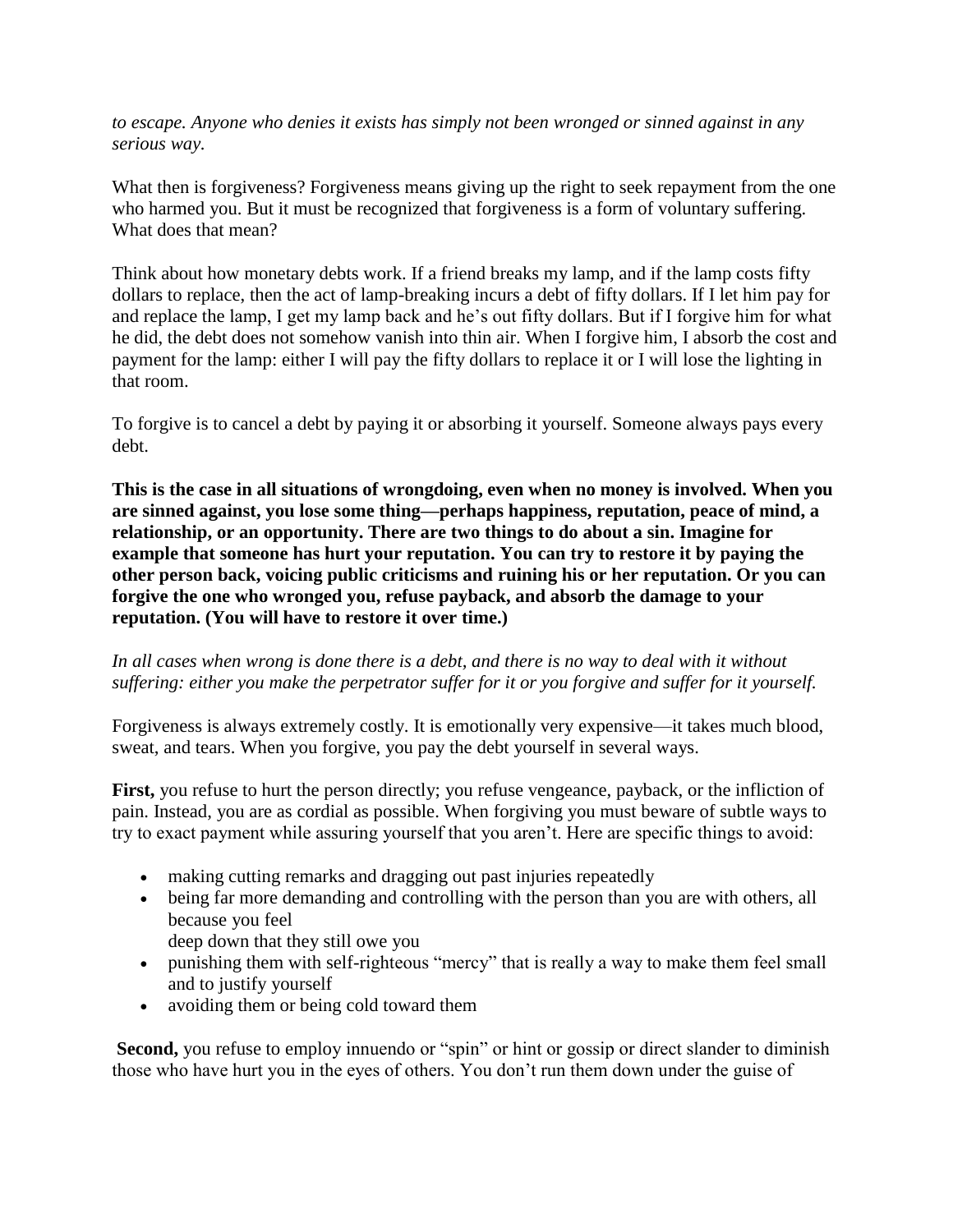warning people about them or under the guise of seeking sympathy and support and sharing your hurt.

**Third,** when forgiving you refuse to indulge in ill-will in your heart. That is, don't continually replay the tapes of the wrong in your imagination, in order to keep the sense of loss and hurt fresh so you can stay actively hostile toward the person and feel virtuous by contrast.

Don't vilify or demonize the offender in your imagination. Rather, recognize the common sinful humanity you share with him or her. Don't root for them to fail, don't hope for their pain.

### *Instead, pray positively for their growth.*

Forgiveness, then, is granted before it is felt. It is a promise to refrain from the three things above and pray for the perpetrator as you remind yourself of God's grace to you. Though it is extremely difficult and painful (you are bearing the cost of the sin yourself!), forgiveness will deepen your character, free you to talk to and help the person, and lead to love and peace rather than bitterness.

*Further, by bearing the cost of the sin, you are walking in the path of your Master (Matt. 18:21– 35; Col. 3:13). It is typical for non-Christians today to say that the cross of Christ makes no sense. "Why did Jesus have to die? Why couldn't God just forgive us?" Actually no one who has been deeply wronged "just forgives"!*

## **If someone wrongs you, there are only two options:**

(1) you make them suffer, or

(2) you refuse revenge and forgive them and then you suffer. And if we can't forgive without suffering, how much more must God suffer in order to forgive us? If we unavoidably sense the obligation and debt and injustice of sin in our soul, how much more does God know it? On the cross we see God forgiving us, and that was possible only if God suffered. On the cross God's love satisfied his own justice by suffering, bearing the penalty for sin. There is never forgiveness without suffering, nails, thorns, sweat, blood. Never.

# **WHAT WE NEED TO FORGIVE**

### **The experience of the gospel gives us the two prerequisites for a life of forgiveness: emotional humility and emotional wealth.**

*You can remain bitter toward someone only if you feel superior, if you are sure that you "would never do anything like that!"*

To remain unforgiving means you are unaware of your own sinfulness and need for forgiveness. When Paul says he is the worst among sinners (1 Tim. 1:15), he is not exaggerating. He is saying that he is as capable of sin as the worst criminals are. The gospel has equipped him with emotional humility.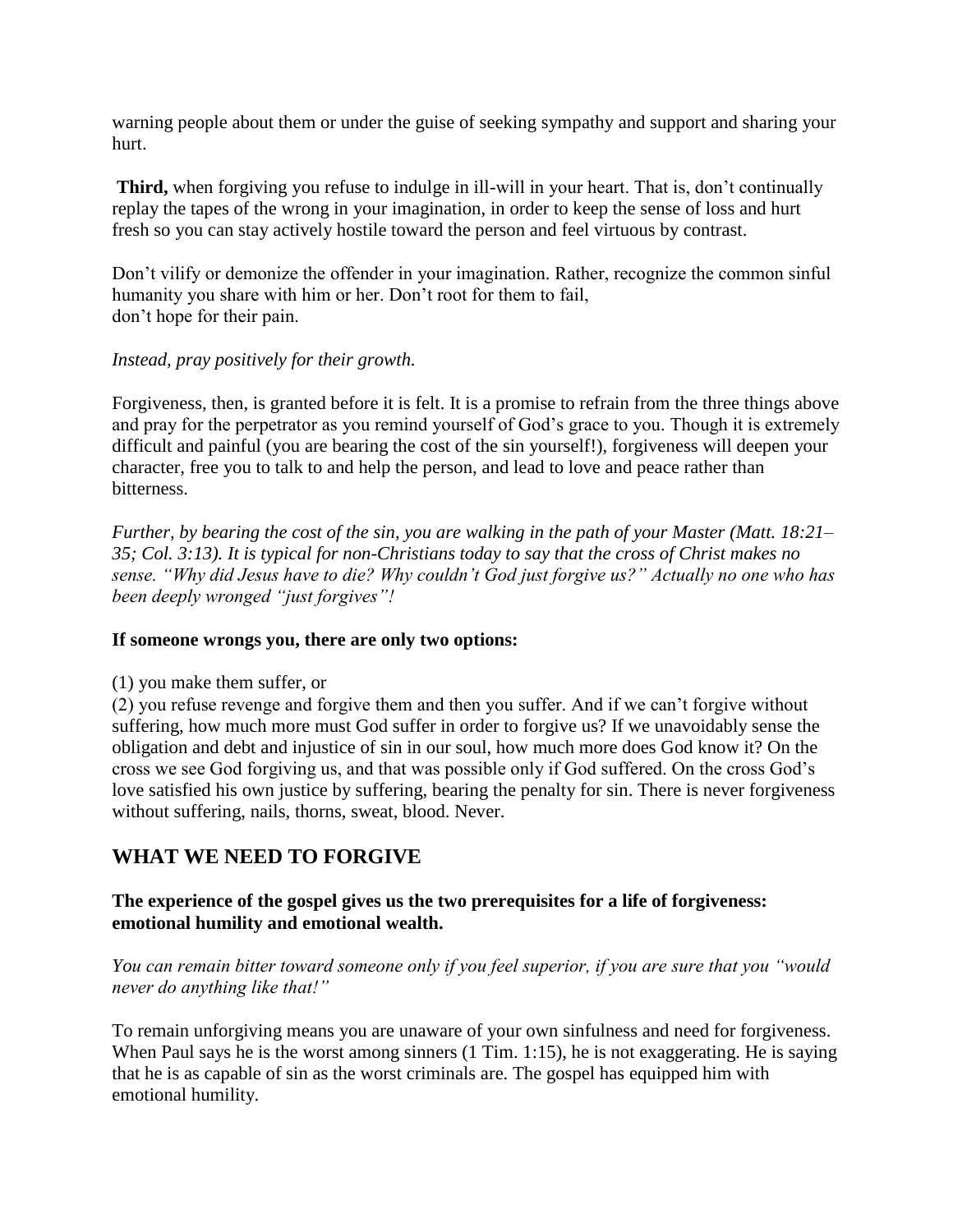*At the same time, you can't be gracious to someone if you are too needy and insecure. If you know God's love and forgiveness, then there is a limit to how deeply another person can hurt you. He or she can't touch your real identity, wealth, and significance. The more you rejoice in your own forgiveness, the quicker you will be to forgive others. You are rooted in emotional wealth***.**

*Forgiveness founders because I exclude the enemy from the community of humans even as I exclude myself from the community of sinners. But no one can be in the presence of the God of the crucified Messiah for long without overcoming this double exclusion—without transposing the enemy from the sphere of monstrous inhumanity into the sphere of shared humanity and herself from the sphere of proud innocence into the sphere of common sinfulness.*

When one knows that the torturer will not eternally triumph over the victim, one is free to rediscover that person's humanity and imitate God's love for him. And when one knows that God's love is greater than all sin, one is free to see oneself . . . and so rediscover one's own sinfulness.

Jesus says, "If you do not forgive men their sins, your heavenly Father will not forgive your sins" (Matt. 6:15). This does not mean we can earn God's forgiveness through our own forgiving but that we can disqualify ourselves from it. No heart that is truly repentant toward God could be unforgiving toward others. A lack of forgiveness toward others is the direct result of a lack of repentance toward God. And as we know, you must repent in order to be saved (Acts 2:38).

# **GOD'S FORGIVENESS AND OURS**

## **When God reveals his glory to Moses, he says he forgives wickedness yet "does not leave the guilty unpunished"**

*(Exod. 34:6–7). Not until the coming of Jesus do we see how God can be both completely just and forgiving through his atonement (1 John 1:7–9). In the cross God satisfies both justice and love. God was so just and desirous to judge sin that Jesus had to die, but he was so loving and desirous of our salvation that Jesus was glad to die.*

We too are commanded to forgive ("bear with each other and forgive whatever grievances you may have against one another," Col 3:13–14) on the basis of Jesus' atonement for our sins ("Forgive us our debts, as we also have forgiven our debtors. . . . If you do not forgive men their sins, your heavenly Father will not forgive your sins," Matt. 6:14–15; cf. Luke 6:37).

But we are also required to forgive in a way that honors justice, just as God's forgiveness does. "If your brother sins, rebuke him, and if he repents, forgive him" (Luke 17:3). "Christians are called to abandon bitterness, to be forbearing, to have a forgiving stance even where the repentance of the offending party is conspicuous by its absence; on the other hand, their Godcentered passion for justice, their concern for God's glory, ensure that the awful odium of sin is not glossed over."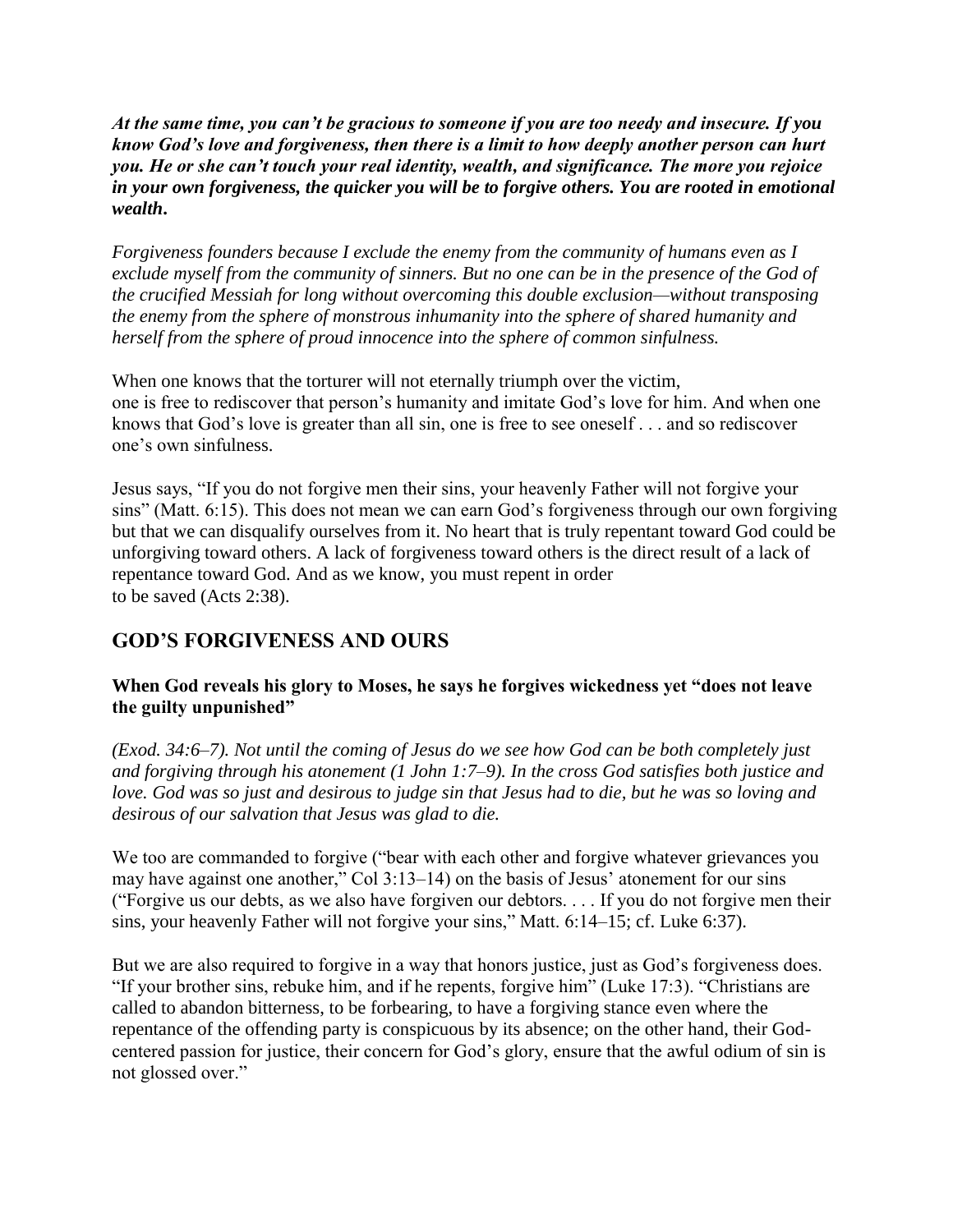# **PURSUING TRUTH, LOVE, AND RELATIONSHIP**

#### **The gospel calls us, then, to keep an equal concern**

(a) to speak the truth and honor what is right, yet

- (b) to be endlessly forgiving as we do so and
- (c) to never give up on the goal of a reconciled, warm relationship.

**First,** God requires forgiveness whether or not the offender has repented and has asked for forgiveness. "And when you stand praying, if you hold anything against anyone, forgive him" (Mark 11:25). This does not say "forgive him if he repents" but rather "forgive him right there as you are praying."

**Second,** God requires speaking the truth. That is why Jesus tells his disciples in Luke 17:3 to "rebuke" the wrongdoer and "if he repents, forgive him." Is Jesus saying that we can hold a grudge if the person doesn't repent? No, we must not read Luke 17 to contradict Mark 11. Jesus is calling us here both to practice inner forgiveness and to rebuke and correct. We must completely surrender the right to pay back or get even, yet at the same time we must never overlook injustice and must require serious wrongdoings to be redressed.

This is almost the very opposite of how we ordinarily operate. Ordinarily we do not seek justice on the outside (we don't confront or call people to change and make restitution), but we stay hateful and bitter on the inside. The Bible calls us to turn this completely around. We are to deeply forgive on the inside so as to have no desire for vengeance, but then we are to speak openly about what has happened with a desire to help the person see what was done wrong.

**In reality, inner forgiveness and outward correction work well together. Only if you have forgiven inside can you correct unabusively—without trying to make the person feel terrible. Only if you have forgiven already can your motive be to correct the person for God's sake, for justice's sake, for the community's sake, and for the person's sake. And only if you forgive on the inside will your words have any hope of changing the perpetrator's heart. Otherwise your speech will be so filled with disdain and hostility that he or she will not listen to you.**

*Ultimately, to forgive on the inside and to rebuke/correct on the outside are not incompatible, because they are both acts of love. It is never loving to let a person just get away with sin. It is not loving to the perpetrator, who continues in the grip of the habit, nor to those who will be wronged in the future, nor to God, who is grieved. This is difficult, for the line is very thin between a moral outrage for God's sake and a self-righteous outrage because of hurt pride. Still, to refuse to confront is not loving but just selfish.*

Third, as we "speak the truth in love" (Eph. 4:15), we are to pursue justice gently and humbly, in order to redress wrongs and yet maintain or restore the relationship (Gal. 6:1–5).

*There is a great deal of tension between these three things! Almost always one is much more easily attained if you simply drop any concern for the other two. For example, it is easy to*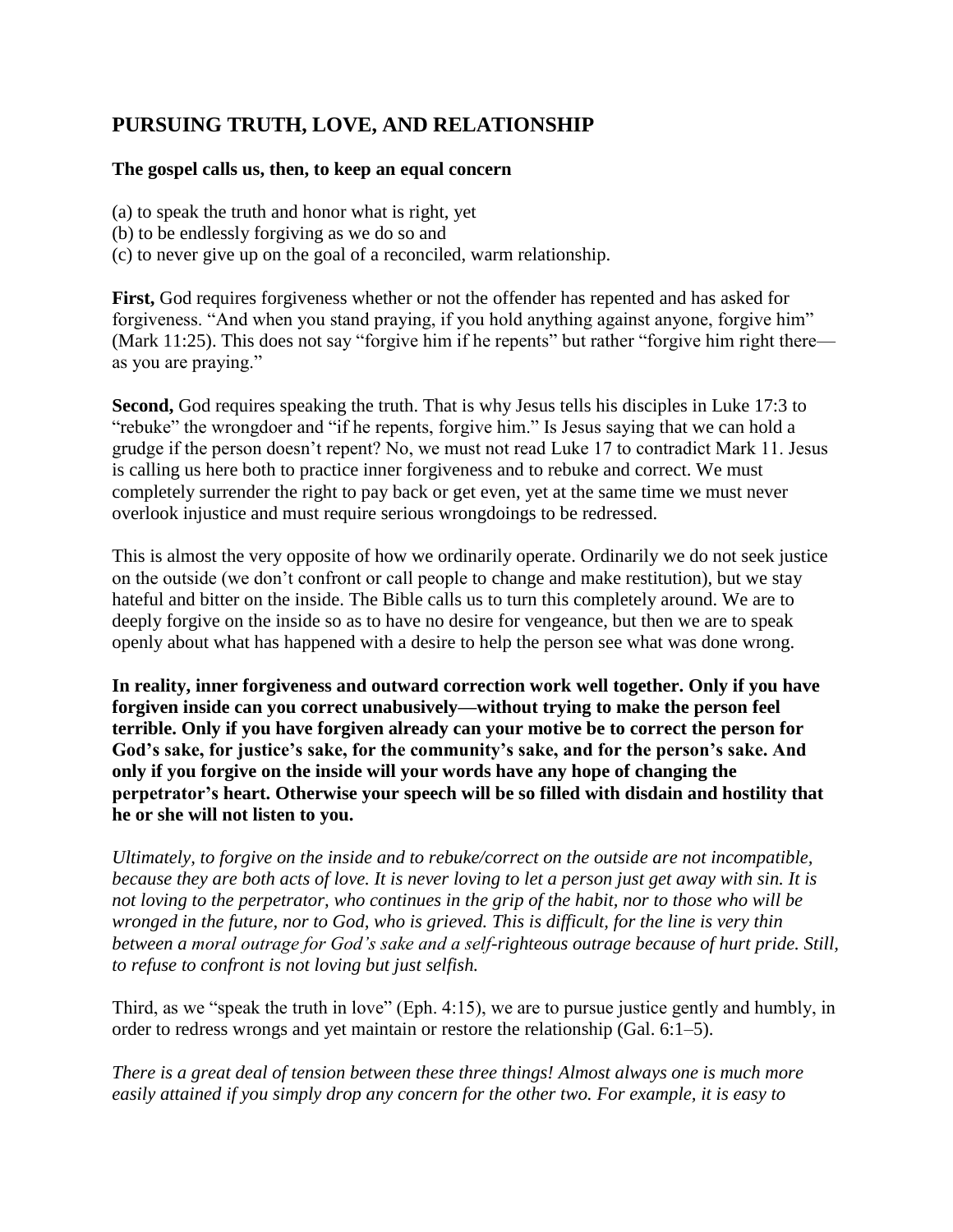*"speak the truth" if you've given up on any desire to maintain a warm relationship. But if you want both, you will have to be extremely careful with how you speak the truth! Another example: it is possible to convince yourself that you have forgiven someone, but if afterward you still want nothing to do with them (you don't pursue an ongoing relationship), then that is a sign that you spoke the truth without truly forgiving. Of course it is possible that you do keep these three things together in your heart and mind but the other person simply cannot.*

There is no culture or personality type that holds these together. People tend to believe that if you are confronting me you don't forgive or love me, or if you really loved me you wouldn't be rebuking me. God recognizes that many people simply won't let you pursue all these things together, and so tells us, "As far as it depends on you, live at peace with everyone" (Rom. 12:18). That is, do your part and have as good and peaceful a relationship with people as they will let you have.

# **WHEN DO WE NEED TO CONFRONT AND RECONCILE?**

## **Jesus tells us that if we have been sinned against we may need to go and speak to the offender. "If your brother sins, rebuke him, and if he repents, forgive him" (Luke 17:3).**

*But when do we "rebuke"—every time anyone wrongs us? First Peter 4:8 says famously that "love covers over a multitude of sins," and Proverbs 10:12 backs this up. This means we are not to be thin-skinned, and it would be wrong to bring up every matter every time we have been treated unjustly or insensitively. Still, passages like Matthew 18 and Luke 17 say there are some times in*

*which we should make a complaint. When do we do so?*

This is where Galatians 6 gives us guidance. "Brothers, if someone is caught in a sin, you who are spiritual should restore him gently. But watch yourself, or you also may be tempted" (6:1). We should give correction under two conditions.

**First,** we should correct when the sin is serious enough to cool off or rupture the relationship. Matthew 18:15 indicates that the purpose of a rebuke is to "win your brother over"—that is, to rescue the relationship. That is implied when Galatians 6:2 tells us that correcting someone is a way of "carrying each other's burdens;" it is an expression of an interdependent relationship.

**Second,** we should correct when the sin against us is evidently part of a pattern of behavior that the other person is seriously stuck in. "If someone is caught in a sin, you who are spiritual should restore him" (Gal. 6:1): the image

is of being trapped in a pattern of behavior that will be harmful to the person and to others. In love this should be pointed out. So we rebuke for the person's sake—to "restore him." Our concern is his or her growth.

And how do we do it? "You who are spiritual should restore him gently" (Gal. 6:1). This is essential. If the motive of the correction is helping the other to grow, then we will be loving and gentle. Verses 2–3 indicate that we should do this very humbly. We are making ourselves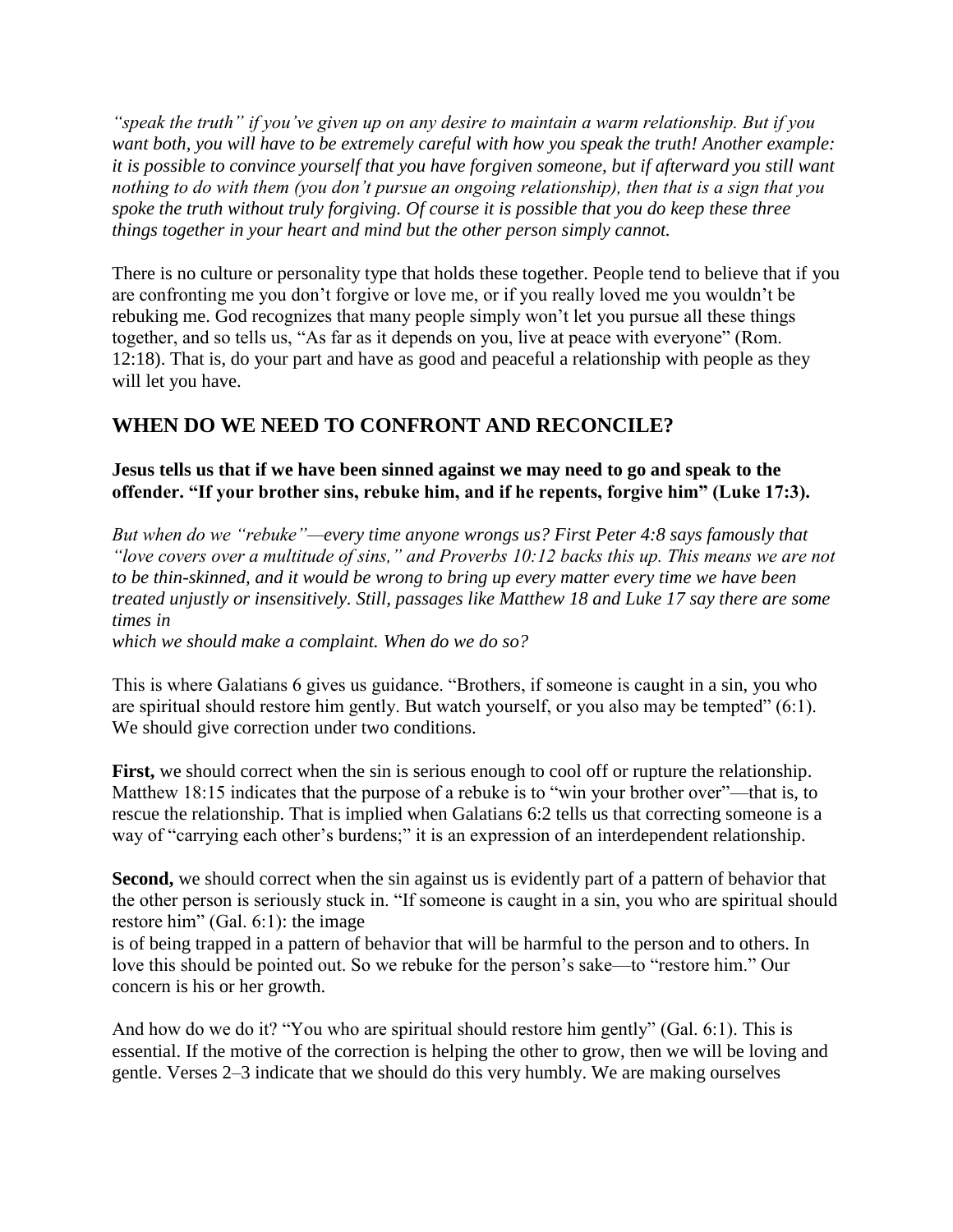servants by doing the correction. Ultimately, any love that is afraid to confront the beloved is really not love but a selfish desire to be loved.

Cowardice is always selfish, putting your own needs ahead of the needs of the other. A love that says, "I'll do anything to keep him or her loving and approving of me!" is not real love at all. It is not loving the person; it is loving the love you get from the person. True love is willing to confront, even to "lose" the beloved in the short run if there is a chance to help him or her.

*Nevertheless, it is clear that there are plenty of times we should not correct and not seek an apology even when one is owed. The stronger a Christian you are, the less sensitive and easily hurt you will be. When people "zing" you, snub you, ignore you, or let you down in some way, it should not immediately cool you to them.*

## **As a mature Christian, you immediately remember**

(a) times you did the same thing to others or

(b) times that people who did this to you were later revealed to have a lot on their mind and heart. If you find that any wrongdoing immediately cools you to another and you want to insist on your right to an apology, do some self-examination regarding the level of your emotional humility and emotional wealth in Christ. Love should cover a multitude of sins (that is, most of them!)

You should be able to warmly treat people who by rights owe you an apology but whom you haven't corrected because the slights were rather minor, or the time isn't right to speak about it, or you don't know them well enough to be sure it is a major pattern in their life.

## **HOW DO WE RECONCILE?**

## Here are some basics. **WHAT ARE THE MARKS OF AN UNRECONCILED RELATIONSHIP?**

**An unreconciled relationship is marked by avoidance, coldness, and irritability (that is, the same action performed by another person does not disturb you as much as it does when this person does it!) If you find yourself avoiding, being cold toward, or being very irritated with someone (or if you can tell that someone is cold or irritable toward you or avoiding you), then you probably have an unreconciled relationship.**

*On the other hand, "I forgive you" does not mean "I trust you." Some people think they haven't reconciled until they can completely trust the person who did the wrong. That is not the case. Forgiveness means a willingness to try to reestablish trust, but that reestablishment is always a process. The speed and degree of this restoration entail the re-creation of trust, and that takes time, depending on the nature and severity of the offenses involved.*

Until a person shows evidence of true change, we should not trust him or her. To immediately give one's trust to a person with sinful habits could actually be enabling him to sin. Trust must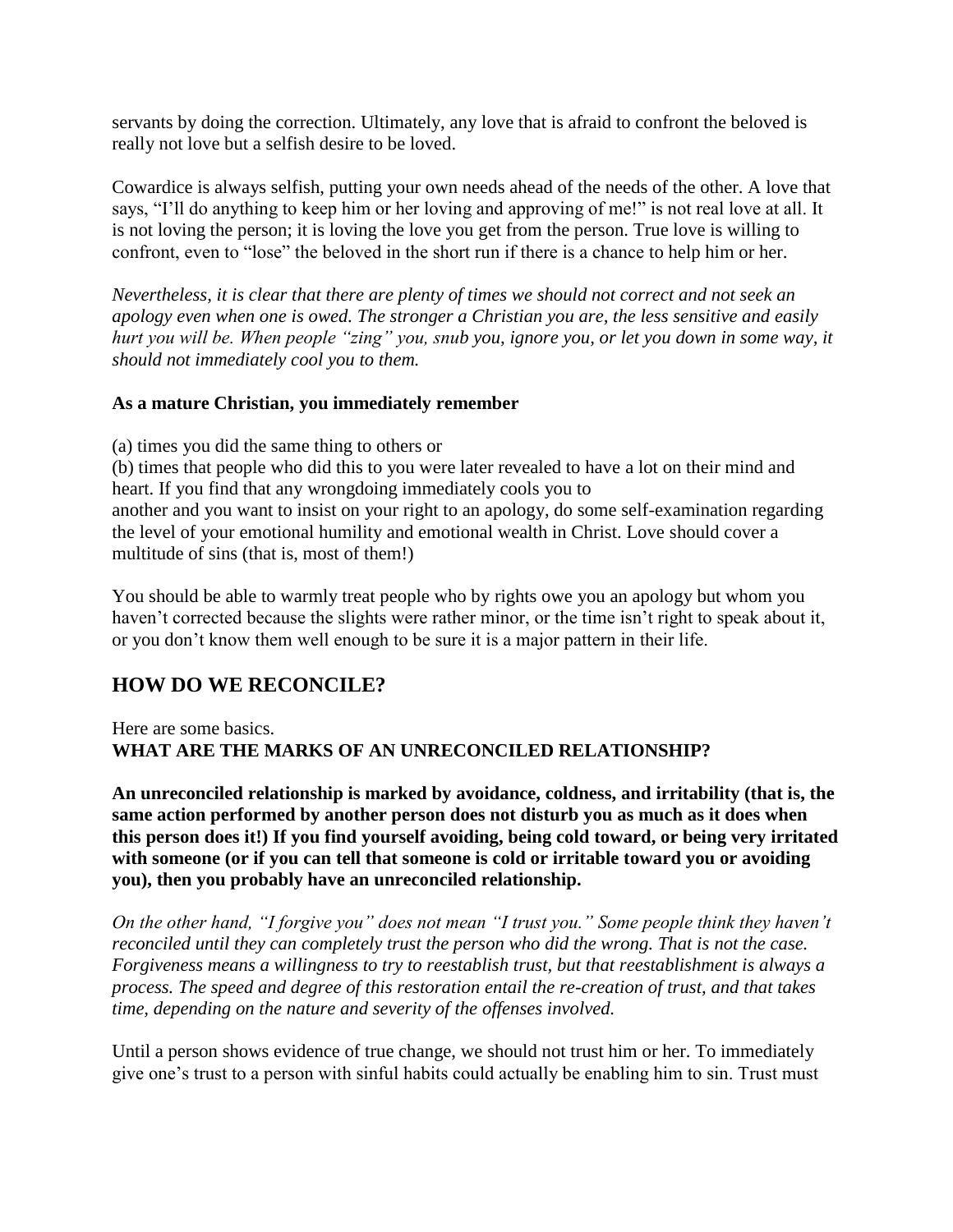be restored, and the speed at which this occurs depends on the behavior.

This also applies to the people who owe you an apology but whose sins have been "covered" (see above). A person who has let you down but whom you don't correct has damaged your trust, albeit in minor ways. If he or she comes to apologize, it will restore the level of trust and respect you had before, but until that happens you can still have a civil and cordial relationship with them.

## **HOW CAN YOU RECONCILE WITH SOMEONE?**

**We can look at Matthew 5 and Matthew 18 as two different approaches: Matthew 5 lays out what you do when you believe you have wronged someone else, while Matthew 18 is what you do when you believe someone has wronged you. But it is also possible to also look at these passages as giving us two stages of the normal reconciliation process, because seldom does just one party bear all the blame for a frayed relationship.**

*Almost always reconciliation involves both repenting and forgiving—both admitting your own wrong and pointing out the wrong of the other. If we put these two approaches together, we can create a practical outline like the one that follows.*

## **Stage 1**

Begin by confessing anything you may have done wrong (this might be called the "Matthew 5:24 phase").

## *Begin with yourself.*

Even if you believe that your own behavior is no more than 5 percent of the problem, start with your 5 percent! Look for what you have done wrong, and collect the criticism.

-List whatever you think you have done wrong and ask the other person to add to the list of things you have done wrong or ways you have contributed to the breakdown in the relationship. Example: "I'm here because I don't like what has happened to our relationship [or—if the term applies—our friendship]. It appears to me that there is a problem between us; am I wrong?" Then, "Here is what I believe I have contributed to the problem between us—where I've wronged you. . . . But where else have I wronged you or contributed to the relationship problem, in your estimation?"

-If you are almost totally in the dark about what went wrong, you may have to simply offer to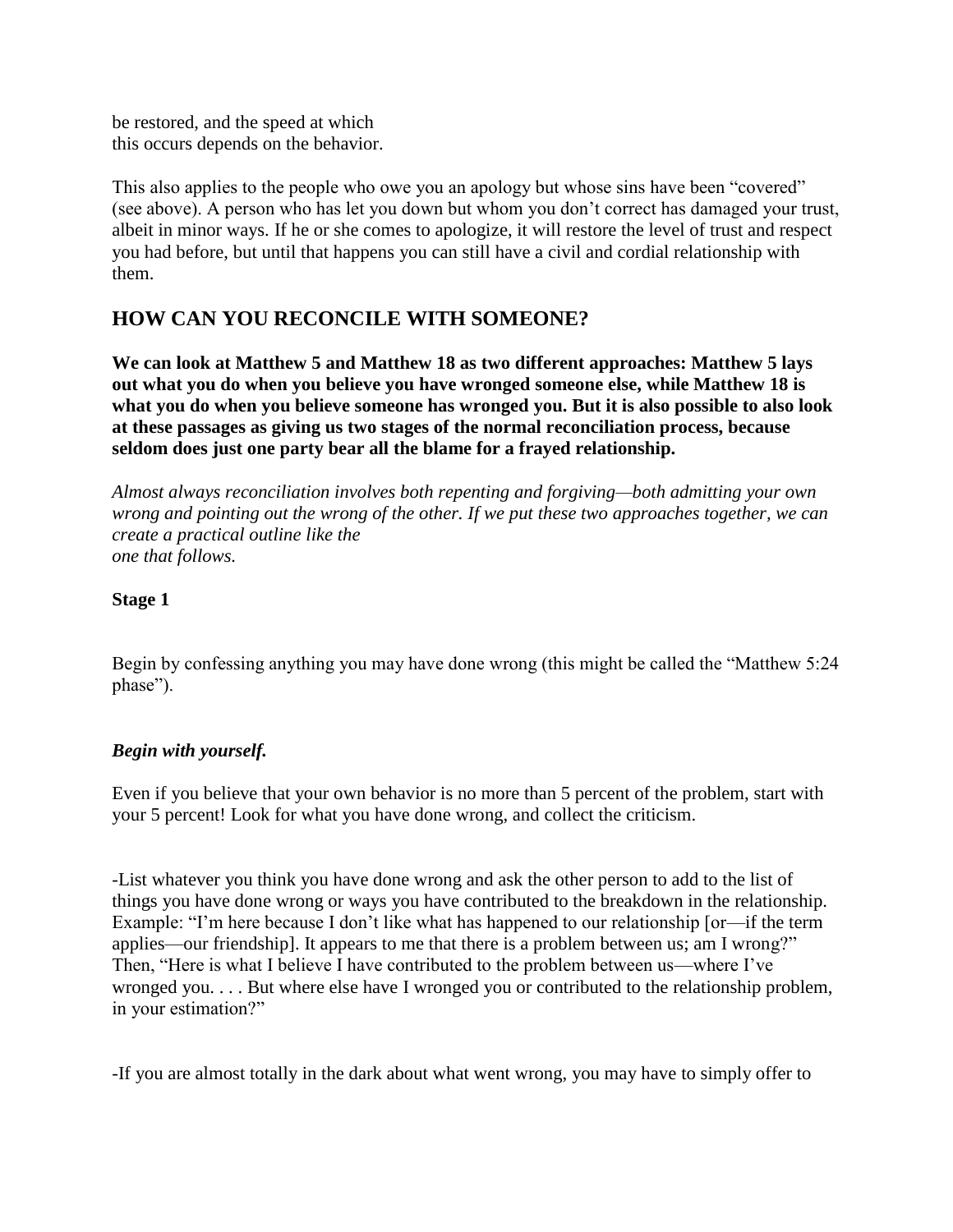listen. Example: "It appears to me that there is trouble between us and I have offended you. Am I right? Please tell me specific ways I have wronged you. I am ready to listen—honest."

–*Then listen well to the criticism you've invited.* Seek to distill this criticism into something clear and specific. To do so too quickly may seem defensive, but eventually ask for as many specific examples as possible. If the other says, "You are bullying," you need to find out what actual words or actions or tones of voice strike the other person as "bullying."

Here is a practical checklist:

- Pray silently, asking God to give you wisdom and allow you to sense his love for you. Assume that God is speaking to you through this painful situation and is showing you ways you should be more careful or change.
- Assume that God is speaking to you even through a very flawed person.
- Beware of being defensive. Don't explain yourself too quickly, even if you have a good answer or can show the person that he or she was mistaken. Be sure you don't interrupt or keep the other from expressing frustration. Show sympathy even if you were misunderstood.
- Always ask, "Is there anything else? I really want to know!" In a stressful situation it is natural for the other to hold back some complaints or concerns. Get them all out on the table, or you'll have to do this again!
- Make it safe to criticize you: support individual criticisms with "That must have been hard; I see why you were concerned."
- Look for needs in the critic that may underlie the criticism. Now respond to the criticism, by doing either or both of the following:

1. "Please, forgive me for ." This is your repentance, your confession of sin.

- Admit your wrong without excuses and without blaming the circumstances. Even if the criticism included exaggerations, extract the real fault and confess it. Even if only 10 percent of the relationship problem is you, admit it.
- Don't just apologize; ask for forgiveness.
- If you can think of a plan for changing your behavior, say, "Here is what I will do to make sure not do such a thing again in the future." Ask if there is anything you can do to restore trust. If you really cannot see any validity in any of the criticism, ask whether you can get back to the person later, after checking with others.
- Avoid overstatements—"How terrible I feel over what I've done!" Such confessions may be mainly a painful catharsis designed to relieve one of guilt feelings through a kind of atonement/punishment, or to get others to provide lots of sympathy.
- On the other hand, avoid being deadpan, lighthearted, or even flip. Such confessions may aim to preserve pride, merely to fulfill a requirement, to force the other person to let you off the hook but without showing any real contrition or emotional regret at all.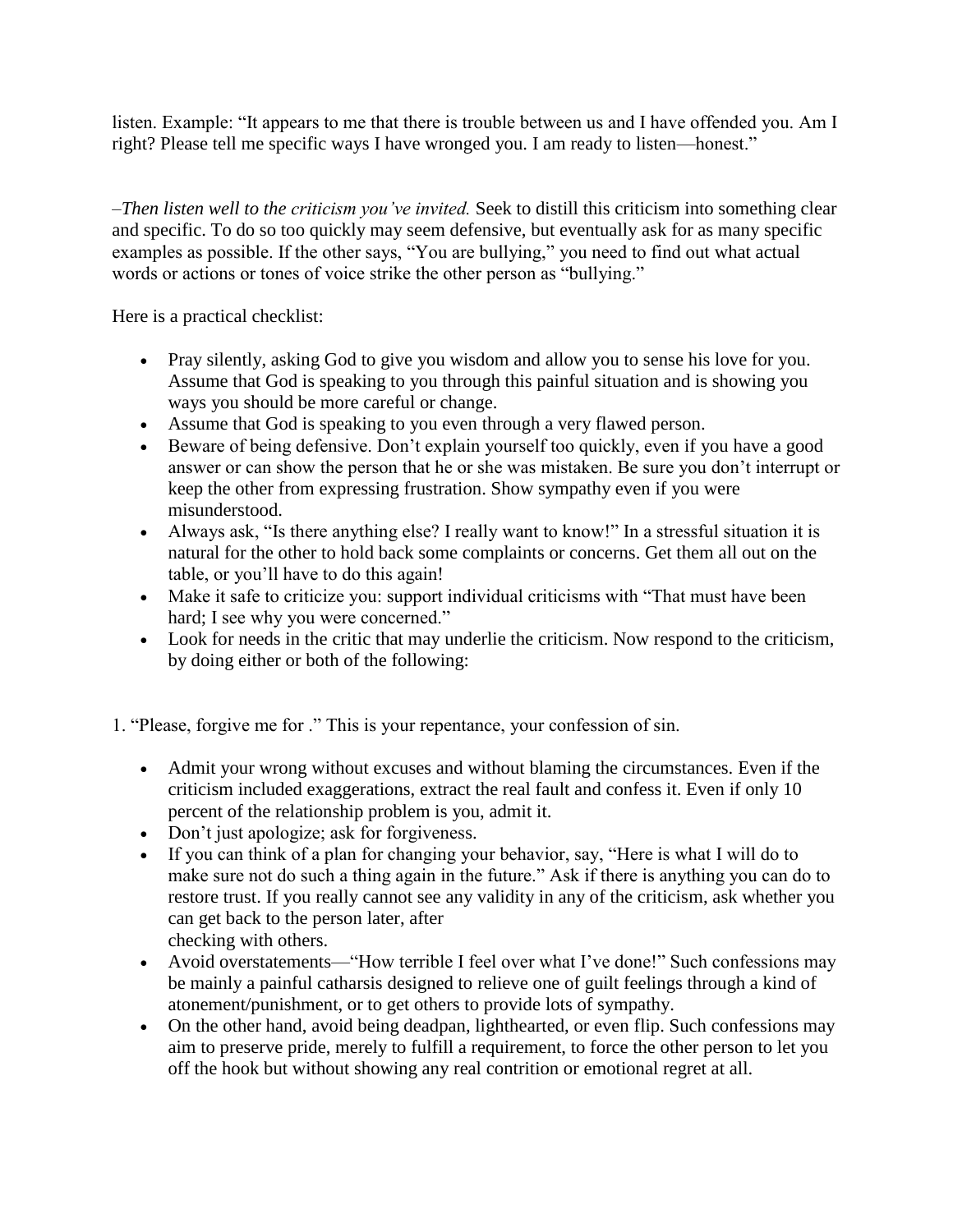- Most of all, do not make a confession that is really an attack. "If I upset you, I am sorry" falls in this category. It means, "If you were a normal person, you would not have been upset by what I did." Do not repent to the person of something that you are not going to repent to God for nor take concrete steps to change.
- Real repentance has three aspects: confession to God, confession to the person wronged, and offering a concrete plan for change so as to avoid the sin in the future (see Luke 3:7– 14).2.
- After you have repented, then turn to those issues that involve no sin on your part (as far as you can tell) and about which you have to say, "Please, accept my explanation for ."

• "Here's how I see it. Can you see my motive or meaning was very different from what you inferred?"

• "Can you understand my point of view? Can you accept that I could have perceived this very differently and had the motives I am describing?"

• "Is there some way, though we see this issue so differently, that we can avoid hurting each other like this again?"

## **Stage #2**

*Now (if necessary) address any ways that the other person has wronged you ("Matthew 18 phase"). If you have done all of the above, you may well find that this approach elicits a confession from the other without your having to ask for it! This is far and away the best way to get reconciliation.*

However, if the other person is not forthcoming, begin with: "From my point of view, it looks as if you did. It affected me this way: . I think it would be far better for all concerned if instead you did this: . But my understanding may be inaccurate or distorted. Correct me if I am wrong. Could you explain what happened?"

**Be sure your list of things the other person has done is specific, not vague. If the other person offers an apology, grant forgiveness—but avoid using the term unless forgiveness is asked for!**

**Otherwise to say "I forgive you" may sound tremendously humiliating. Alternative ways to express forgiveness might be "Well, I won't hold this against you," "Let's put that in the past now," or "Think no more of it."**

Here are some general guidelines for this part of the process:

–Maintain a loving and humble tone. Tone of voice is extremely important. Overly controlled, nice, and calm may sound patronizing and be infuriating. Don't resort to flattery or fawning syrupiness or fall into abusive or angry tones.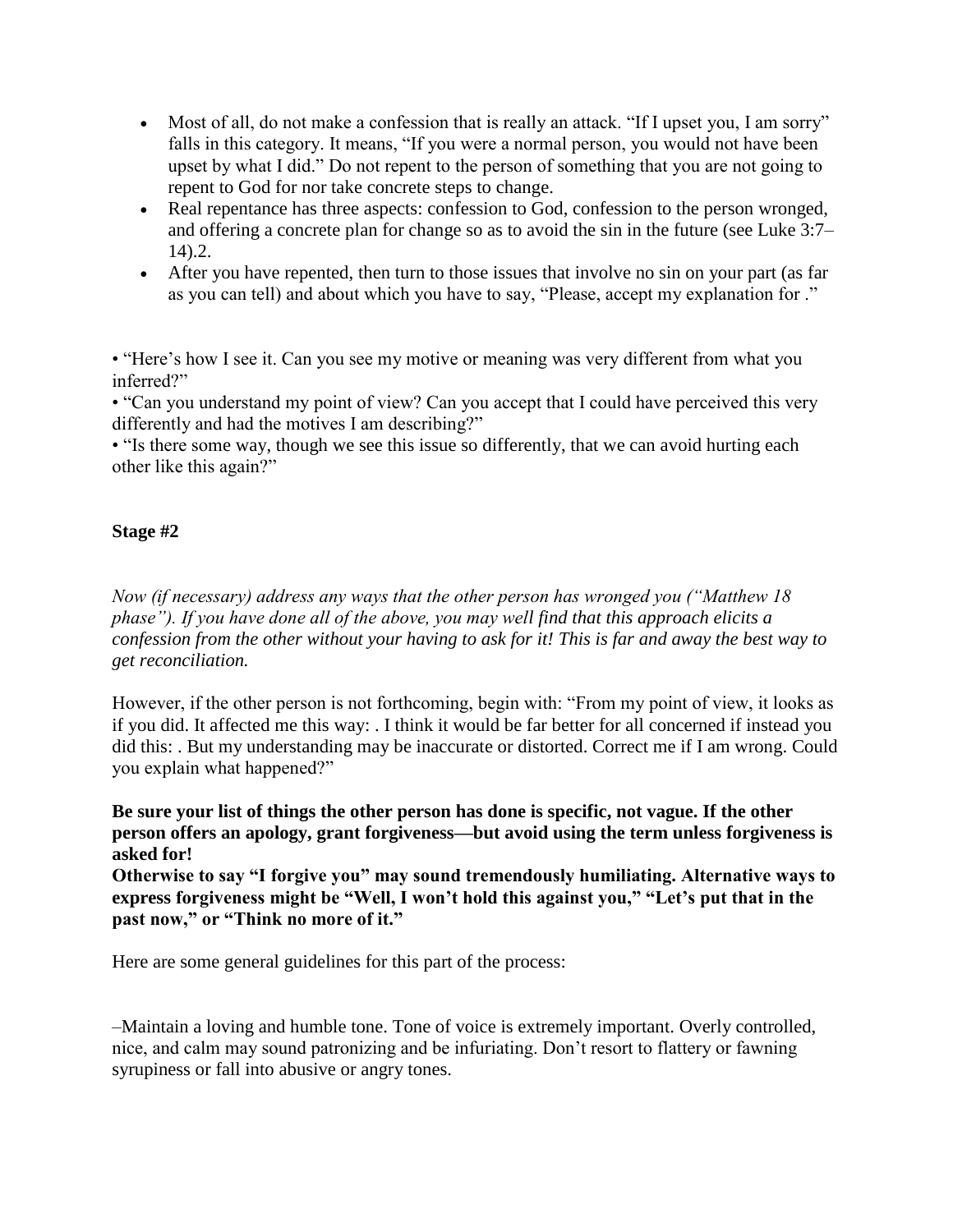— Attack the problem, not the person. For example, don't say, "You are so thoughtless"; rather, you might say, "You have forgotten this after making repeated promises that you would not."

–Suggest solutions and alternative courses of action or behavior. Make sure all criticism is specific and constructive. Never say, "Don't do this" without saying, "Instead do this."

–In the heart of the discussion, you may discover some other underlying goal or need that the other person is trying to meet that could be met in more constructive ways.

–Keep in mind differences in culture. A person from a different culture may consider your approach incredibly disrespectful and demeaning when you think you are being respectful.

## **What if the other person won't be reconciled to you?**

First, some thoughts on failed reconciliation with a non-Christian. Christians are commanded to seek peace and reconciliation with all people (Rom. 12:18; Heb. 12:14), not just Christians. However, non-Christians may not feel the same responsibility to live in reconciled relationships. In general, you will find that non-Christians will not feel compelled to respond with forgiveness and repentance. If that occurs, you must take what you are given.

## *Romans 12:18–21 provides guidelines on how to stay gracious, kind, open, and cordial to persons who are being standoffish.*

## **What if a Christian from your church is resisting reconciliation?**

Matthew 18 indicates that if a fellow believer will not reconcile after repeated intentional efforts on your part, you should go to stage B—getting some other Christian friends (preferably including someone who is respected by the other person) to go along with you to reconcile the relationship. If that does not work, at stage C you "tell it to the church" and ask the elders to speak to the person.

If the person with whom you are seeking reconciliation is a Christian but lives in another region or attends another church, you should take the Matthew 18:15–20 process as far as you can. However, if you are not members of the same church it may not be possible to go to the final step of "telling it to the church."

Again, you may have to take what you are given and deal as cordially and as graciously as possible with someone who is not reconciled to you.

*More generally, learn to accept the apologies and repentances you get without demanding that people admit more than they honestly believe. If they repent nearly as extensively as you feel they*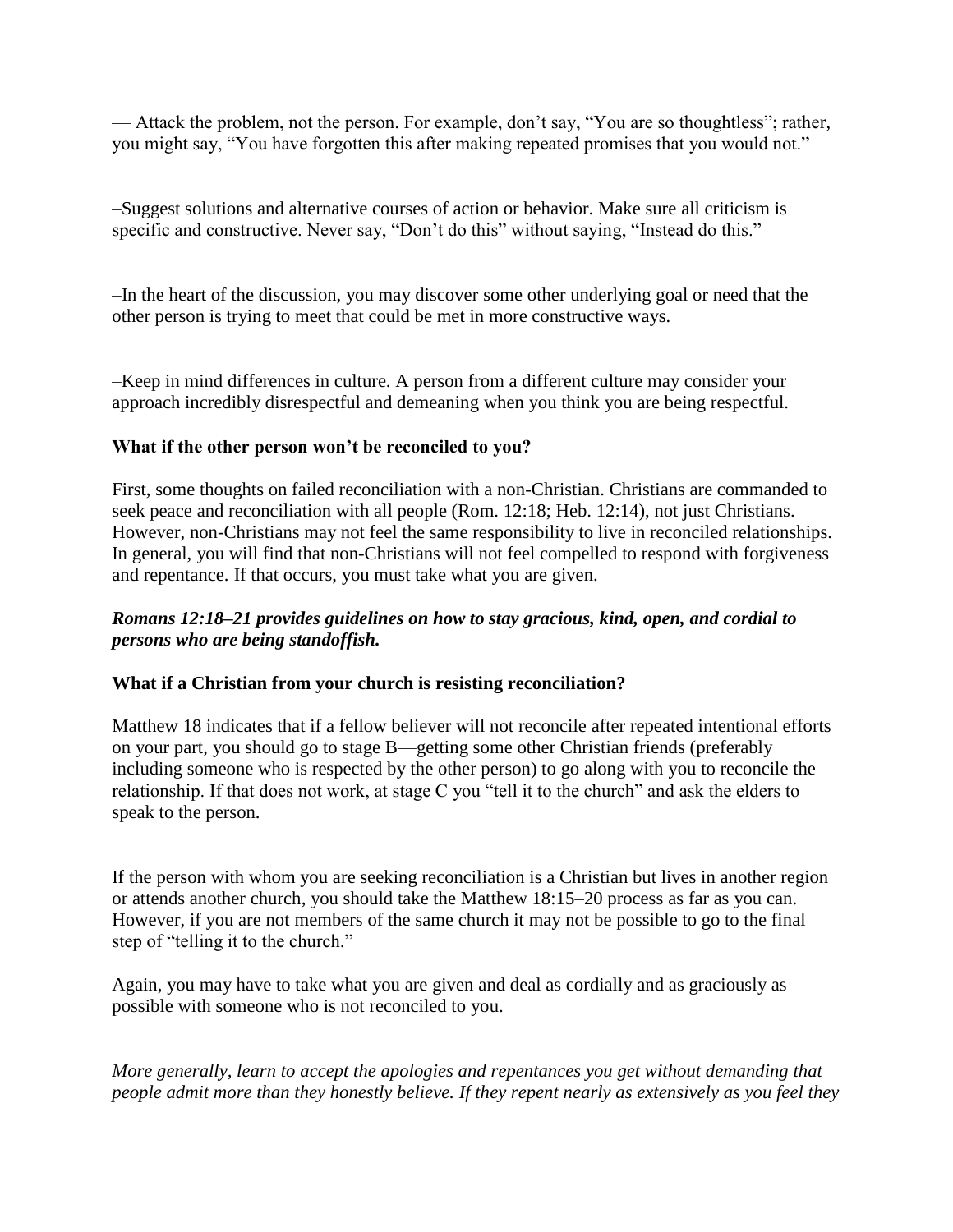*should, then the relationship can be almost what it was before. If they only go halfway, then you are still better off, though the relationship is weakened because you don't fully trust their wisdom and self-knowledge.*

**It is usually hardest to forgive someone who will not admit any wrong and who stays haughty. Internal forgiveness may be a longer process. Use all the spiritual resources we have in our faith:**

- $+$  Look at God's commands to forgive—it is our obligation.
- $\bullet$  + Remember God's forgiveness of us. We have no right to be bitter.
- $\bullet$  + Remember that God's omniscience is necessary to be a just judge. We have insufficient knowledge to know what others deserve.
- $\bullet$  + Remember that when we allow the evil to keep us in bondage through bitterness, we are being defeated by evil! Romans 12 tells us to "overcome" or defeat evil with forgiveness.
- $\bullet$  + Remember that we undermine the glory of the gospel in the world's eyes when we fail to forgive.

4. *A great book on relating to people who are cold of even hostile is Bold Love by Dan Allender and Tremper Longman (Colorado Springs: 1992). Don't miss it.*

## **WATCHING FROM THE SIDELINES**

When two people within the church are in conflict with each other, it can wreak a lot of havoc in the hearts and lives of the Christians around them who are not immediately involved in the dispute. The worst thing (but the common thing!) that happens is that rather than suspending judgment, praying, and encouraging the parties toward reconciliation, people take sides in the dispute in a very world-typical way. It is hard not to sympathize with the party you know best. It is also hard for that person not to "share" his or her hurt with you in a way that does not vilify the other party in the conflict.

As a result, we can have second- and third-order unreconciled relationships. That is, we feel alienated from people who are friends of the person our friend is alienated from! The problem with this is obvious—there is no direct way to heal such breaches. If someone is avoiding you because your friend is mad at his or her friend, there is no "wrong" that you can confess or repent for. It is a spiritually poisonous situation. The problem is not that you have sinned or have been sinned against, but you have heard a bad report about another Christian and you let it come into your own heart and take root as distrust and hostility.

*What should we do? First, see what James says about passing along bad reports: "Humble yourselves before the Lord. Brothers, don't slander or attack one another" (James 4:10–11). The verb slander simply means to "speak against" (kata-lalein). It is not necessarily a false report,*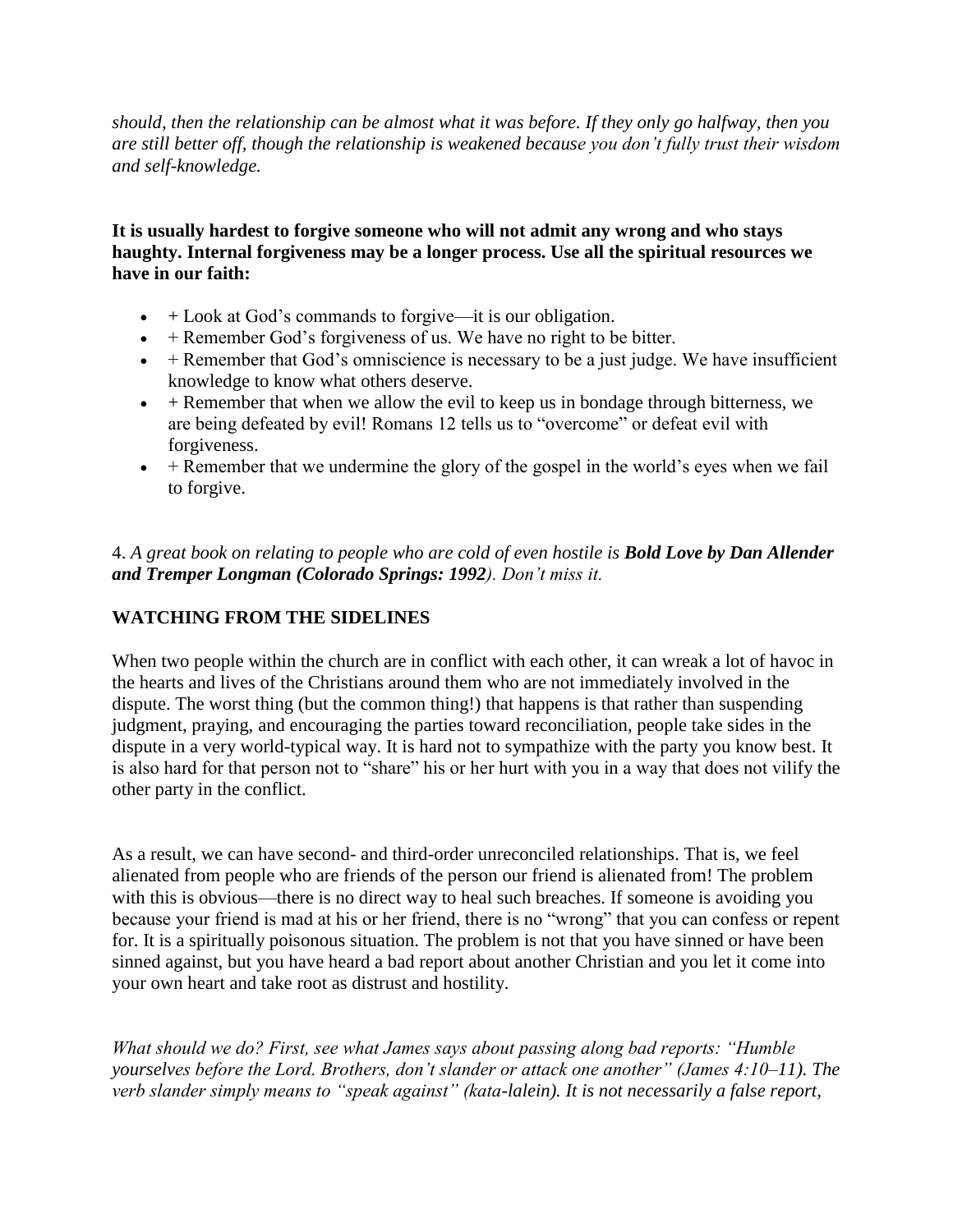*just an "against-report"—one that undermines the listener's respect and love for the person being spoken about. "As a north wind brings rain, so a sly tongue brings angry looks" (Prov. 25:23).*

James's linking of slander with pride (4:10) shows that slander is not a humble evaluation of error or fault, which we must constantly be doing. Rather, the slandering person speaks as if he or she never would do the same thing himself.

## **Non-slanderous evaluation is gentle and guarded, and it's always evident that the speaker is aware of sharing the same frailty, humanity, and sinful nature with the one being criticized. It involves a profound awareness of one's own sin.**

It is never "against-speaking." "Don't grumble [literally, don't groan and roll your eyes] against each other" (James 5:9). Here James refers to a kind of against-speaking that is less specific than a focused slander or attack. It is hinting with not only words but also body language—shaking one's head, rolling eyes, and reinforcing an erosion of love and respect for someone else ("You know how they do things around here!") But it accomplishes the same thing. It brings "angry looks;" it undermines love and respect.

*Second, see what the book of Proverbs says about receiving bad reports: "He who covers over an offense promotes love, but whoever repeats the matter separates close friends." (Prov. 17:9) The first thing to do when hearing or seeing something negative is to seek to "cover" the offense rather than speak about it to others. That is, rather than letting it in, you should seek to keep the matter from destroying your love and regard for a person.* How?

—Remember your own sinfulness. "All a man's ways seem innocent to him, but motives are weighed by the LORD" (Prov. 16:2). Your motives are never as pure as you think they are.—

To know your sinfulness automatically keeps you from being too sure of your position and from speaking too strongly against people on the other side of a conflict. You realize that you may not be seeing things well.

**+ Remember that there is always another side. "The first to present his case seems right, till another comes forward and questions him" (Prov. 18:17). You never have all the facts. You are never in a position to have the whole picture, and therefore when you hear the first negative report, you should assume that you have far too little information to draw a conclusion.**

What if the injustice seems too great or grievous for you to ignore? In Derek Kidner's commentary on Proverbs 25:8–10, he writes that when we think someone has done wrong, we should remember that "one seldom knows the full facts, or interprets them perfectly (v. 8); and one's motives in spreading a story are seldom as pure as one pretends (v. 10). To run to the law